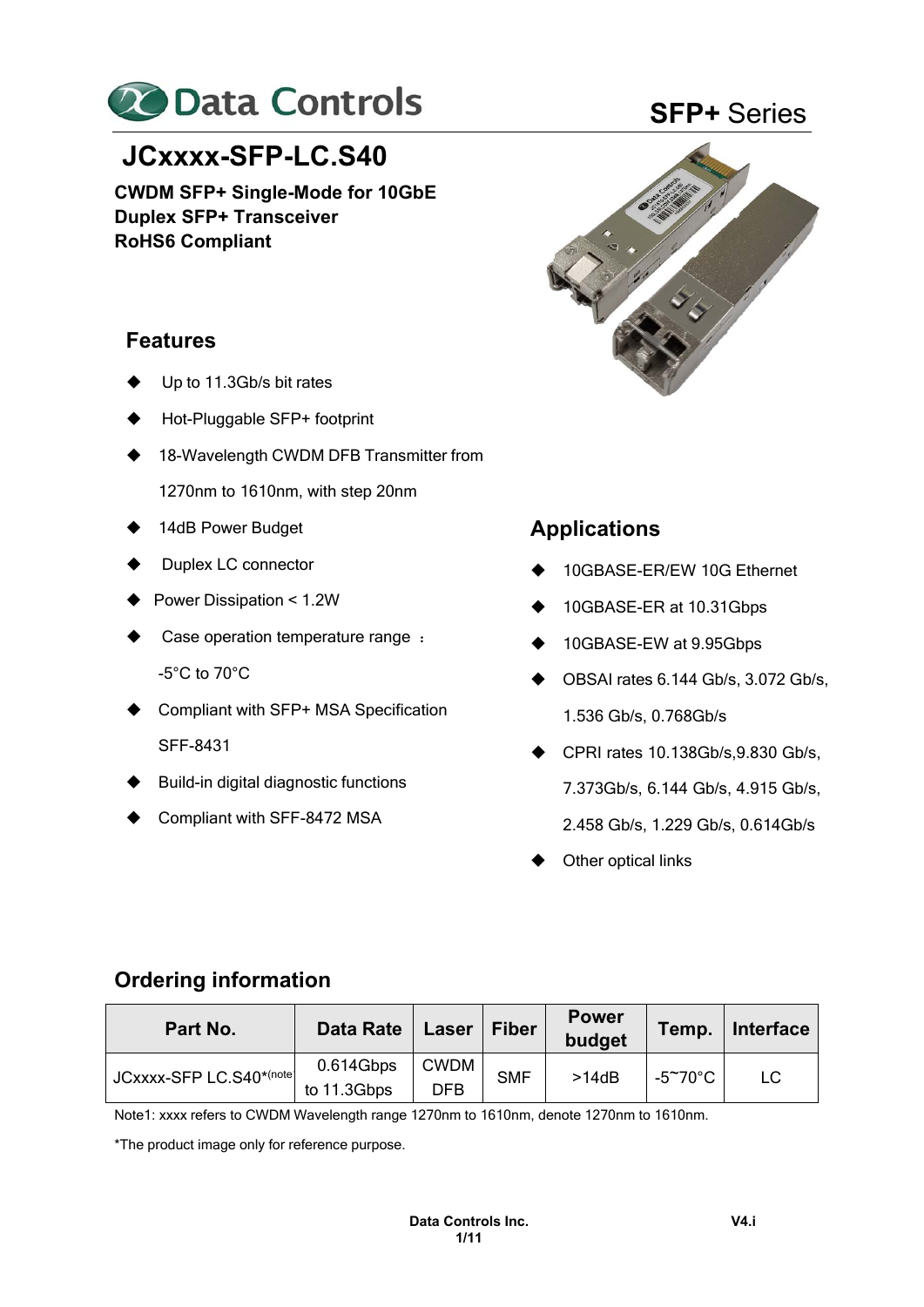

# **WDM\* Wavelength**

|                            | Wavelength(nm) |      |        |  |  |
|----------------------------|----------------|------|--------|--|--|
| <b>Band</b>                | Min.           | Typ. | Max.   |  |  |
|                            | 1264           | 1270 | 1277.5 |  |  |
|                            | 1284           | 1290 | 1297.5 |  |  |
| O-band Original            | 1304           | 1310 | 1317.5 |  |  |
|                            | 1324           | 1330 | 1337.5 |  |  |
|                            | 1344           | 1350 | 1357.5 |  |  |
|                            | 1364           | 1370 | 1377.5 |  |  |
|                            | 1384           | 1390 | 1397.5 |  |  |
| E-band Extended            | 1404           | 1410 | 1417.5 |  |  |
|                            | 1424           | 1430 | 1437.5 |  |  |
|                            | 1444           | 1450 | 1457.5 |  |  |
|                            | 1464           | 1470 | 1477.5 |  |  |
|                            | 1484           | 1490 | 1497.5 |  |  |
| S-band Short Wavelength    | 1504           | 1510 | 1517.5 |  |  |
|                            | 1524           | 1530 | 1537.5 |  |  |
| <b>C-band Conventional</b> | 1544           | 1550 | 1557.5 |  |  |
|                            | 1564           | 1570 | 1577.5 |  |  |
| L-band                     | 1584           | 1590 | 1597.5 |  |  |
| Long Wavelength            | 1604           | 1610 | 1617.5 |  |  |

CWDM\*: 18 Wavelengths from 1270nm to 1610nm, each step 20nm.

Please contact DATA CONTROLS INC. to confirm whether the wavelength is available.

# **Regulatory Compliance\*Note2**

| <b>Product Certificate</b><br><b>Certificate Number</b> |                  | <b>Applicable Standard</b>    |
|---------------------------------------------------------|------------------|-------------------------------|
|                                                         |                  | EN 60950-1:2006+A11+A1+A12+A2 |
| TUV                                                     | R50135086        | EN 60825-1:2014               |
|                                                         |                  | EN 60825-2:2004+A1+A2         |
|                                                         |                  | UL 60950-1                    |
| UL                                                      | E317337          | CSA C22.2 No. 60950-1-07      |
|                                                         |                  | EN 55022:2010                 |
| EMC CE                                                  | AE 50285865 0001 | EN 55024:2010                 |
| <b>FCC</b>                                              | WTF14F0514417E   | 47 CFR PART 15 OCT., 2013     |
| <b>FDA</b>                                              |                  | CDRH 1040.10                  |
| <b>ROHS</b>                                             |                  | 2011/65/EU                    |

Note2: The above certificate number updated to June 2014, because some certificate will be updated every year, such as FDA and ROHS. For the latest certification information, please check with .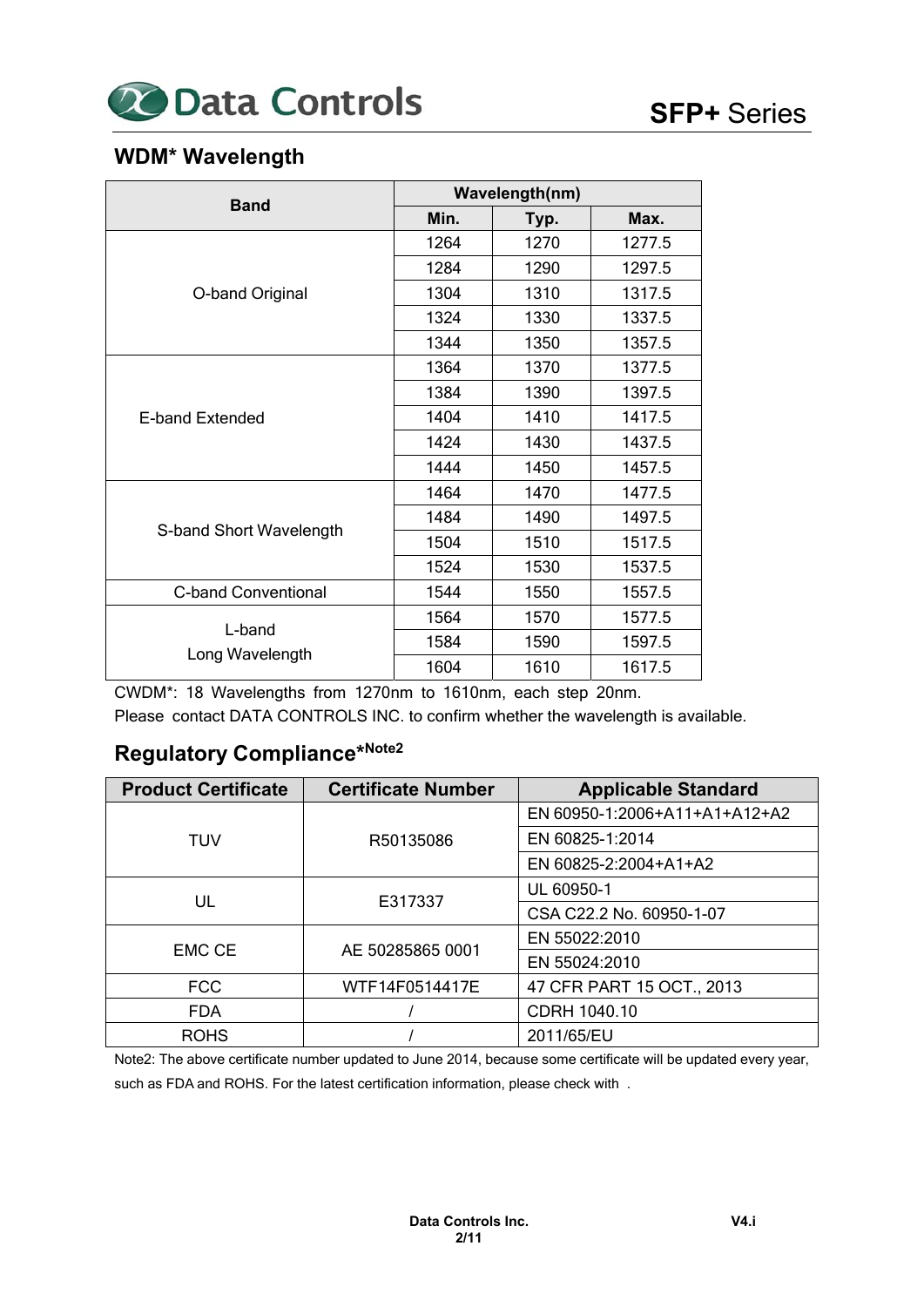

# **Product Description**

The JCXXXX-SFP-LC.S40 series optical transceiver is designed for fiber communications application such as 10G Ethernet (10GBASE-LR), which fully compliant with the specification of SFP+ MSA SFF-8431.

This module is designed for single mode fiber and operates at a nominal wavelength of CWDM wavelength. There are ten center wavelengths available from 1270nm to 1610nm, with each step 20nm. A guaranteed minimum optical link budget of 14 dB is offered.

The module is with the SFP+ connector to allow hot plug capability. Single 3.3V power supply is needed. The optical output can be disabled by LVTTL logic high-level input of TX\_DIS. Loss of signal (RX\_LOS) output is provided to indicate the loss of an input optical signal of receiver.

This module provides digital diagnostic functions via a 2-wire serial interface as defined by the SFF-8472 specification.

## **Absolute Maximum Ratings**

| <b>Parameter</b>         | <b>Symbol</b> | Min    | <b>Typical</b> | Max  | Unit   |
|--------------------------|---------------|--------|----------------|------|--------|
| Maximum Supply Voltage 1 | Vcc           | $-0.5$ |                | -4.U |        |
| Storage Temperature      |               | -40    |                | 85   | $\sim$ |

## **Recommend Operating Condition**

| <b>Parameter</b>             | <b>Symbol</b> | Min   | <b>Typical</b> | <b>Max</b> | <b>Units</b> |
|------------------------------|---------------|-------|----------------|------------|--------------|
| <b>Operating Temperature</b> | ۱c.           | -5    |                | $+70$      | $^{\circ}C$  |
| <b>Supply Voltage</b>        | Vcc           | 3.13  | 3.3            | 3.45       |              |
| <b>Supply Current</b>        | lcc           |       |                | 350        | mA           |
| Data Rate                    |               | 0.614 |                | 11.3       | Gbps         |

## **Electrical Characteristics**

| <b>Parameter</b>                  | <b>Symbol</b>   | Min.           | Typ. | <b>Max</b> | <b>Unit</b> | <b>Notes</b>   |  |  |  |
|-----------------------------------|-----------------|----------------|------|------------|-------------|----------------|--|--|--|
| <b>Transmitter</b>                |                 |                |      |            |             |                |  |  |  |
| <b>CML Inputs(Differential)</b>   | Vin             | 150            |      | 1200       | mVpp        | 1              |  |  |  |
| Input Impedance (Differential)    | Zin             | 85             | 100  | 115        | ohm         |                |  |  |  |
| Tx DISABLE Input Voltage - High   |                 | 2              |      | $Vcc+0.3$  | V           |                |  |  |  |
| Tx DISABLE Input Voltage - Low    |                 | 0              |      | 0.8        | V           |                |  |  |  |
| Tx FAULT Output Voltage - High    |                 | $\overline{2}$ |      | $Vcc+0.3$  | v           |                |  |  |  |
| Tx FAULT Output Voltage - Low     |                 | 0              |      | 0.5        | V           |                |  |  |  |
|                                   | <b>Receiver</b> |                |      |            |             |                |  |  |  |
| <b>CML Outputs (Differential)</b> | Vout            | 350            |      | 700        | mVpp        |                |  |  |  |
| Output Impedance (Differential)   | Zout            | 85             | 100  | 115        | ohms        |                |  |  |  |
| Rx LOS Output Voltage - High      |                 | 2              |      | $Vcc+0.3$  | V           |                |  |  |  |
| Rx LOS Output Voltage - Low       |                 | 0              |      | 0.8        | v           |                |  |  |  |
| MOD DEF $(2:0)$                   | VoH             | 2.5            |      |            | V           | $\mathfrak{p}$ |  |  |  |
|                                   | VoL             | 0              |      | 0.5        | V           |                |  |  |  |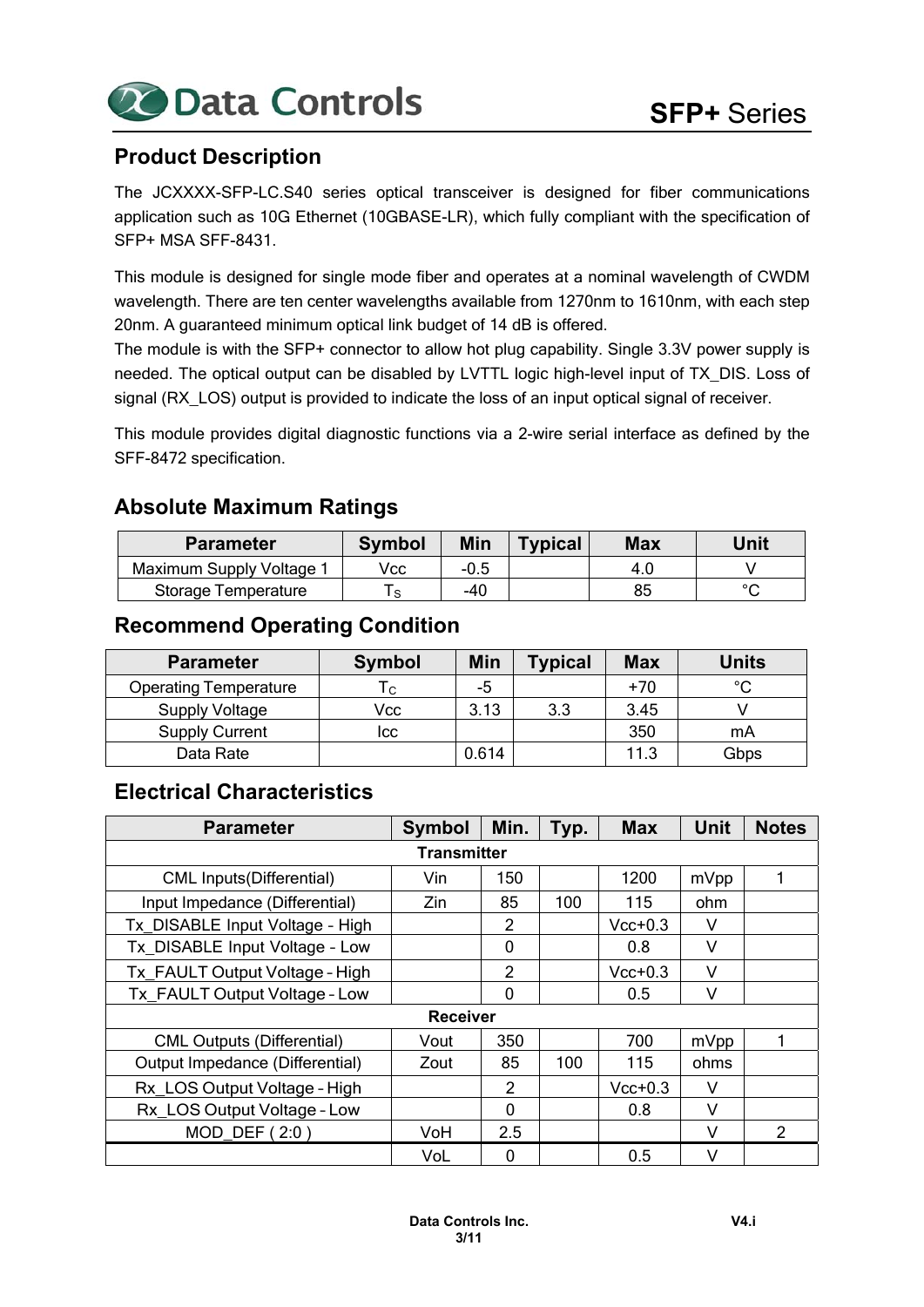

 **Notes:** 

- 1. After internal AC coupling.
- 2. Reference the SFF-8472 MSA.

## **Optical Characteristics**

| <b>Parameter</b>                          | <b>Symbol</b>    | Min           | <b>Typical</b> | <b>Max</b>      | <b>Unit</b> | <b>Note</b> |  |  |
|-------------------------------------------|------------------|---------------|----------------|-----------------|-------------|-------------|--|--|
| <b>Transmitter</b>                        |                  |               |                |                 |             |             |  |  |
| Output Opt. Pwr: 9/125 SMF                | Pout             | $-1$          |                | 4               | dBm         | 1           |  |  |
| <b>Optical Extinction Ratio</b>           | ER.              | 3.5           |                |                 | dВ          |             |  |  |
| <b>Optical Wavelength</b>                 | λ                | $\lambda$ c-6 | λс             | $\lambda$ c+7.5 | nm          | 2           |  |  |
| -20dB Spectrum Width                      | Δλ               |               |                | 1               | nm          |             |  |  |
| Side Mode Suppression Ratio               | <b>SMSR</b>      | 30            |                |                 | dB          |             |  |  |
| <b>Transmitter and Dispersion Penalty</b> | TDP              |               |                | $\overline{2}$  | dB          |             |  |  |
| Average Launch Power of OFF               |                  |               |                | $-30$           | dBm         |             |  |  |
| <b>Transmitter</b>                        | POFF             |               |                |                 |             |             |  |  |
|                                           | <b>Receiver</b>  |               |                |                 |             |             |  |  |
| Receiver Sensitivity @ 10.5Gb/s           | Pmin             |               |                | $-15$           | dBm         | 3           |  |  |
| Maximum Input Power                       | Pmax             | $+0.5$        |                |                 | dBm         |             |  |  |
| <b>Optical Center Wavelength</b>          | λ                | 1260          |                | 1620            | nm          |             |  |  |
| <b>Receiver Reflectance</b>               | Rrf              |               |                | $-27$           | dB          |             |  |  |
| <b>LOS De-Assert</b>                      | LOS <sub>D</sub> |               |                | $-16$           | dBm         |             |  |  |
| <b>LOS Assert</b>                         | <b>LOSA</b>      | $-28$         |                |                 | dBm         |             |  |  |
| <b>LOS Hysteresis</b>                     |                  | 1             |                |                 | dB          |             |  |  |

 **Notes:** 

1. Output power is coupled into a 9/125μm SMF.

2. ITU-T G.694.2 CWDM wavelength from 1270nm to 1610nm, each step 20nm.

3. Average received power; BER less than 1E-12 and PRBS 231-1 test pattern.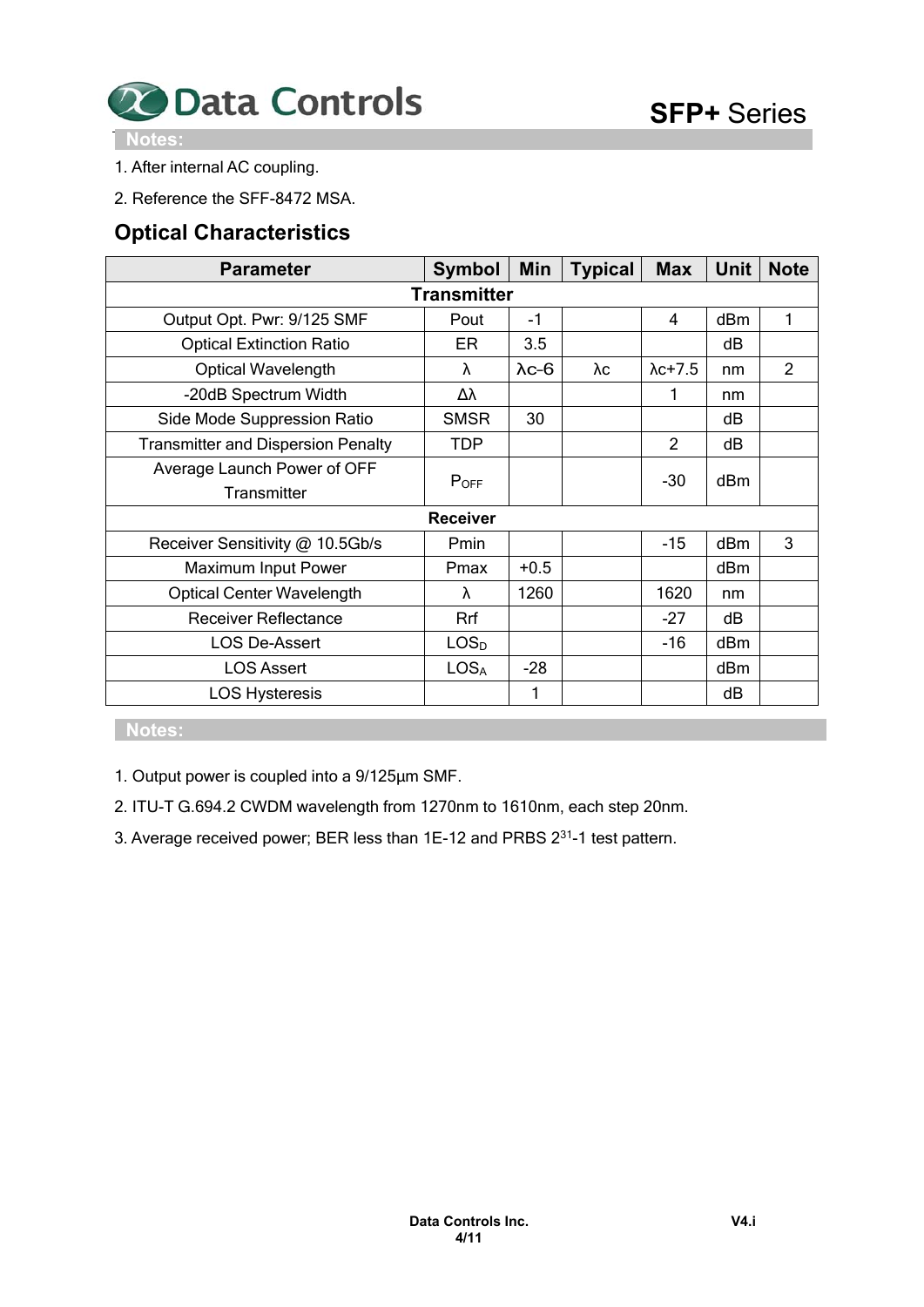

# **SFP+ Transceiver Electrical Pad Layout**





# **Pin Function Definitions**

| Pin<br>Num. | <b>Name</b>     | <b>Function</b>                        | <b>Plug</b><br>Seq. | <b>Notes</b>                            |
|-------------|-----------------|----------------------------------------|---------------------|-----------------------------------------|
|             | VeeT            | <b>Transmitter Ground</b>              |                     | Note 5                                  |
| 2           | <b>TX Fault</b> | <b>Transmitter Fault</b><br>Indication | 3                   | Note 1                                  |
| 3           | TX Disable      | <b>Transmitter Disable</b>             | 3                   | Note 2, Module disables on high or open |
| 4           | <b>SDA</b>      | Module Definition 2                    | 3                   | Data line for Serial ID.                |
| 5           | <b>SCL</b>      | Module Definition 1                    | 3                   | Clock line for Serial ID.               |
| 6           | <b>MOD-ABS</b>  | Module Definition 0                    | 3                   | Note 3                                  |
| 7           | RS <sub>0</sub> | <b>RX Rate Select</b><br>(LVTTL).      | 3                   | No Function Implement.                  |
| 8           | <b>LOS</b>      | Loss of Signal                         | 3                   | Note 4                                  |
| 9           | RS1             | <b>TX Rate Select</b><br>(LVTTL).      |                     | No Function Implement.                  |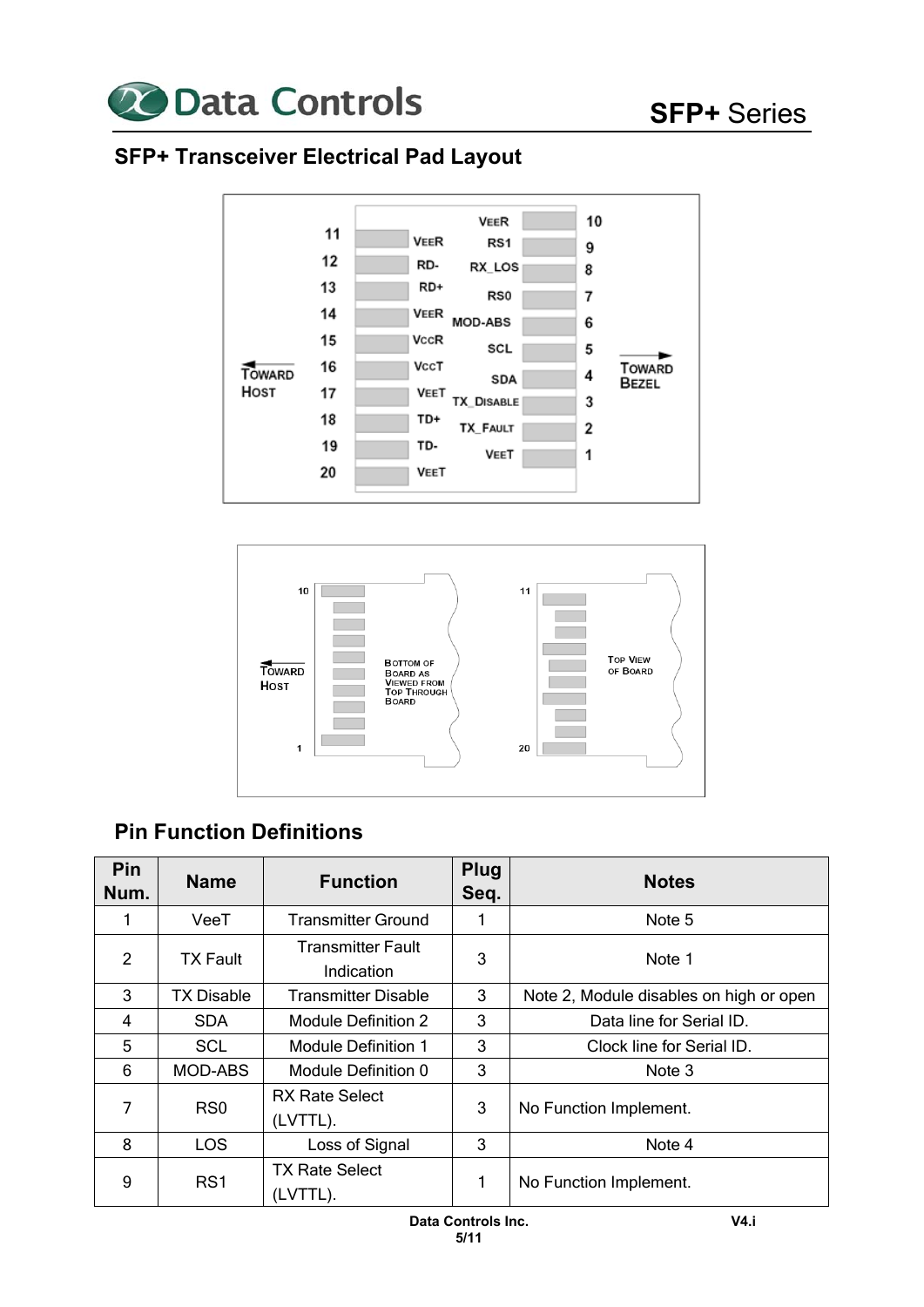# 20 Data Controls

# **SFP+** Series

| 10  | VeeR  | Receiver Ground           |                | Note 5                 |
|-----|-------|---------------------------|----------------|------------------------|
| 11  | VeeR  | Receiver Ground           |                | Note 5                 |
| 12. | RD-   | Inv. Received Data Out    | 3              | Note 6                 |
| 13  | $RD+$ | Received Data Out         | 3              | Note 6                 |
| 14  | VeeR  | <b>Receiver Ground</b>    |                | Note 5                 |
| 15  | VccR  | <b>Receiver Power</b>     | $\overline{2}$ | $3.3V \pm 5%$ , Note 7 |
| 16  | VccT  | <b>Transmitter Power</b>  | 2              | $3.3V \pm 5%$ , Note 7 |
| 17  | VeeT  | <b>Transmitter Ground</b> |                | Note 5                 |
| 18  | TD+   | Transmit Data In          | 3              | Note 8                 |
| 19  | TD-   | Inv. Transmit Data In     | 3              | Note 8                 |
| 20  | VeeT  | <b>Transmitter Ground</b> |                | Note 5                 |

#### **Notes:**

1) TX Fault is an open collector/drain output, which should be pulled up with a 4.7K – 10KΩ resistor on the host board. Pull up voltage between 2.0V and VccT/R+0.3V. When high, output indicates a laser fault of some kind. Low indicates normal operation. In the low state, the output will be pulled to < 0.8V.

2) TX disable is an input that is used to shut down the transmitter optical output. It is pulled up within the module with a 4.7K $\sim$ 10 K  $\Omega$  resistor. Its states are:

Low (0 – 0.8V): Transmitter on (>0.8, < 2.0V): Undefined High (2.0 – 3.465V): Transmitter Disabled

Open: Transmitter Disabled

3) Module absent, connected to VeeT or VeeR in the module.

4) LOS (Loss of Signal) is an open collector/drain output, which should be pulled up with a 4.7K – 10KΩ resistor. Pull up voltage between 2.0V and VccT/R+0.3V. When high, this output indicates the received optical power is below the worst-case receiver sensitivity (as defined by the standard in use). Low indicates normal operation. In the low state, the output will be pulled to < 0.8V.

5) VeeR and VeeT may be internally connected within the SFP+ module.

6) RD-/+: These are the differential receiver outputs. They are AC coupled 100Ω differential lines which should be terminated with 100Ω (differential) at the user SERDES. The AC coupling is done inside the module and is thus not required on the host board. The voltage swing on these lines will be between 370 and 700 mV differential (185 –350 mV single ended) when properly terminated.

7) VccR and VccT are the receiver and transmitter power supplies. They are defined as 3.3V ±5% at the SFP+ connector pin. Maximum supply current is 350mA. Recommended host board power supply filtering is shown below. Inductors with DC resistance of less than 1 ohm should be used in order to maintain the required voltage at the SFP+ input pin with 3.3V supply voltage. When the recommended supply-filtering network is used, hot plugging of the SFP+ transceiver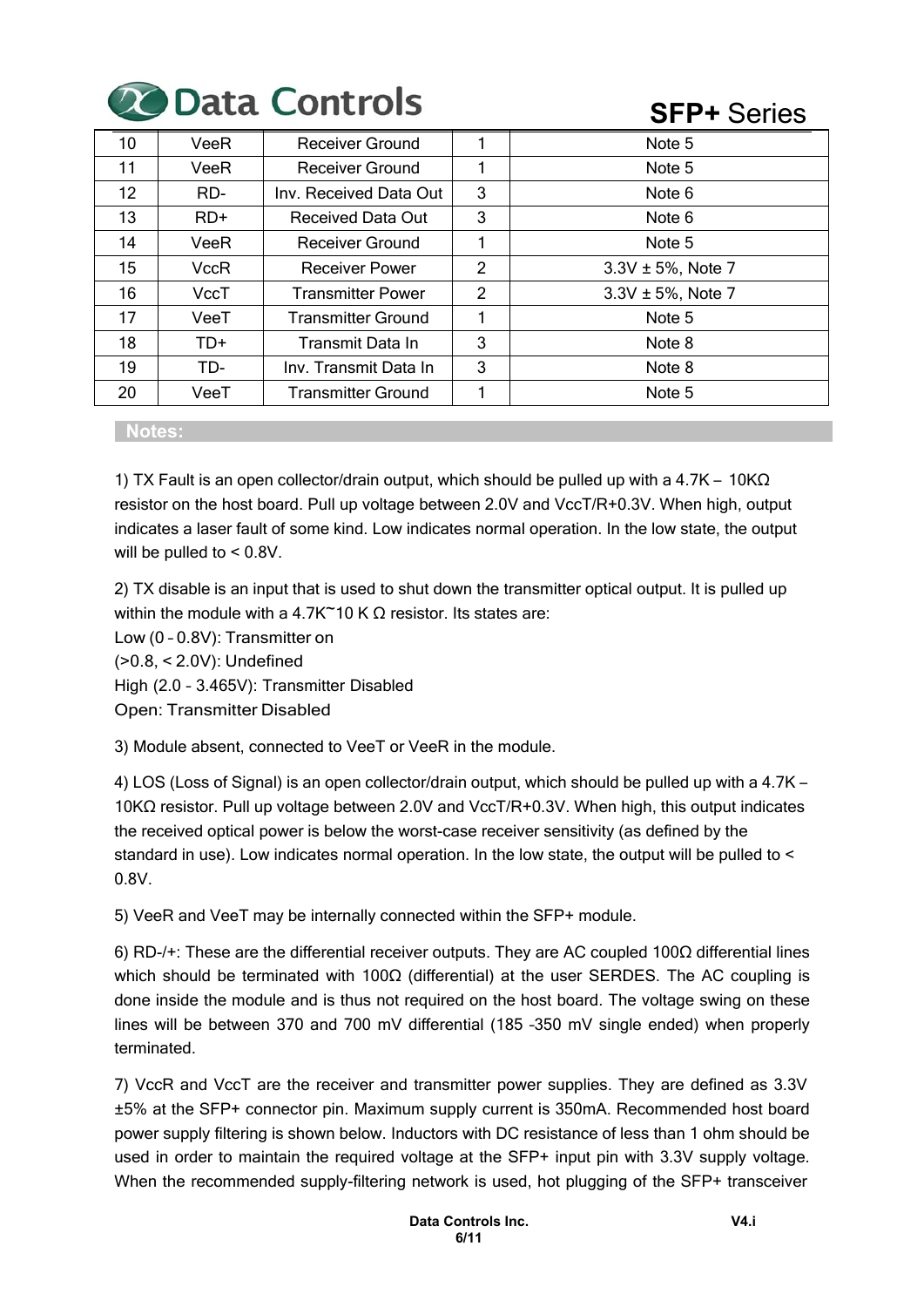

module will result in an inrush current of no more than 30mA greater than the steady state value. VccR and VccT may be internally connected within the SFP+ transceiver module.

8) TD-/+: These are the differential transmitter inputs. They are AC-coupled, differential lines with 100Ω differential termination inside the module. The AC coupling is done inside the module and is thus not required on the host board. The inputs will accept differential swings of 150 – 1200 mV (75 – 600mV single-ended), though it is recommended that values between 150 and 1200 mV differential (75 – 600mV single-ended) be used for best EMI performance.

#### **EEPROM**

The serial interface uses the 2-wire serial CMOS EEPROM protocol defined for the ATMEL AT24C02/04 family of components. When the serial protocol is activated, the host generates the serial clock signal (SCL). The positive edge clocks data into those segments of the EEPROM that are not writing protected within the SFP+ transceiver. The negative edge clocks data from the SFP+ transceiver. The serial data signal (SDA) is bi-directional for serial data transfer. The host uses SDA in conjunction with SCL to mark the start and end of serial protocol activation. The memories are organized as a series of 8-bit data words that can be addressed individually or sequentially.

The Module provides diagnostic information about the present operating conditions. The transceiver generates this diagnostic data by digitization of internal analog signals. Calibration and alarm/warning threshold data is written during device manufacture. Received power monitoring, transmitted power monitoring, bias current monitoring, supply voltage monitoring and temperature monitoring all are implemented. If the module is defined as external calibrated, the diagnostic data are raw A/D values and must be converted to real world units using calibration constants stored in EEPROM locations 56 – 95 at wire serial bus address A2H. The digital diagnostic memory map specific data field define as following .For detail EEPROM information, please refer to the related document of SFF 8472 Rev 10.3.

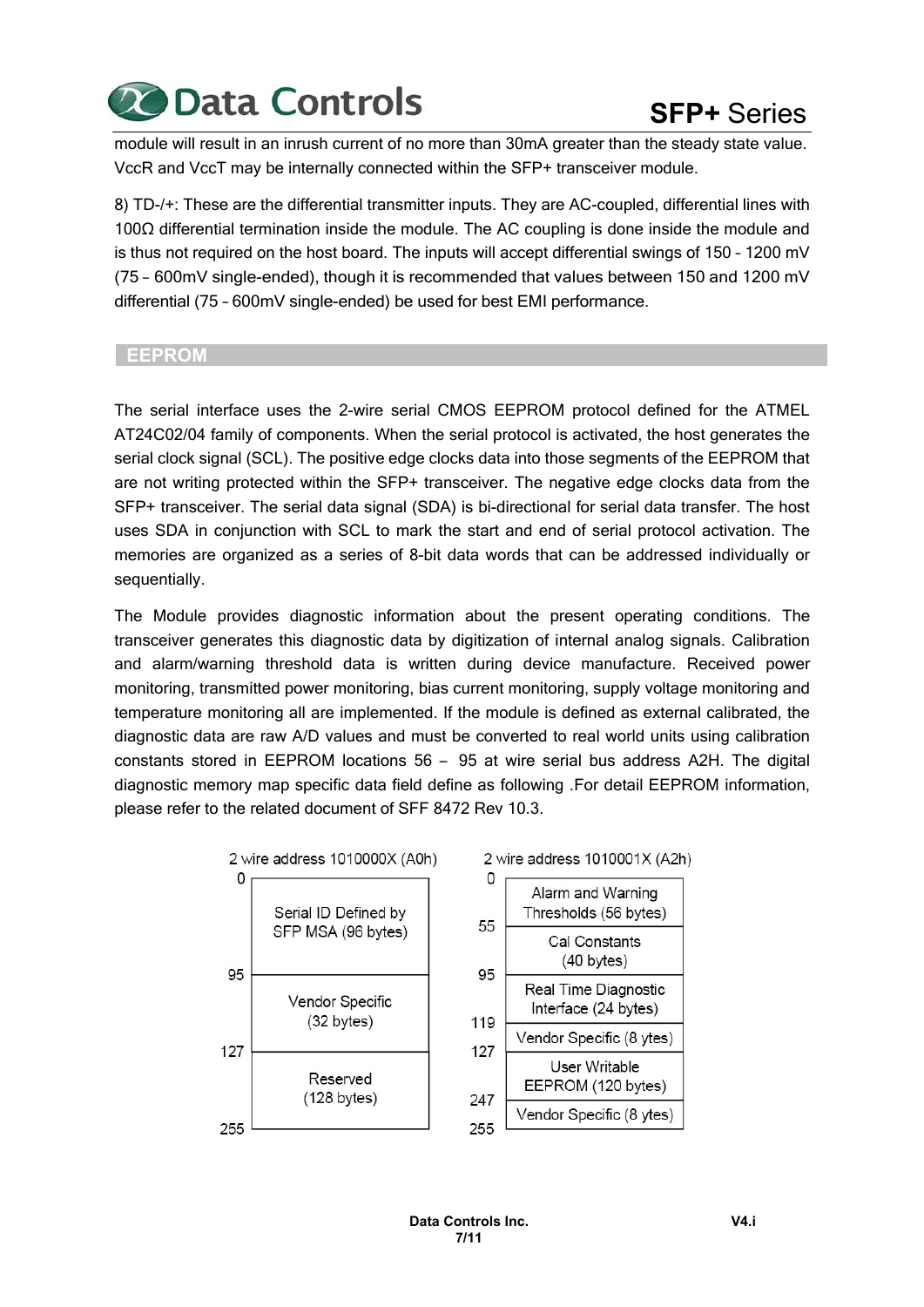

# **EEPROM Serial ID Memory Contents**

Accessing Serial ID Memory uses the 2 wire address 1010000X (A0h). Memory Contents of Serial ID are shown in Table 1.

#### **Table 1 Serial ID Memory Contents**

| Addr.          | <b>Size</b><br>(Bytes) | <b>Name of Field</b>    | <b>Hex</b>                     | <b>Description</b>            |                      |
|----------------|------------------------|-------------------------|--------------------------------|-------------------------------|----------------------|
|                |                        |                         | <b>BASE ID FIELDS</b>          |                               |                      |
| 0              | 1                      | Identifier              | 03                             | <b>SFP</b>                    |                      |
| 1              | 1                      | Ext. Identifier         | 04                             | SFP function is defined by    |                      |
|                |                        |                         |                                | serial ID only                |                      |
| $\overline{2}$ | 1                      | Connector               | 07                             | <b>LC Connector</b>           |                      |
| $3 - 10$       | 8                      | Transceiver             | 20 00 00 00 00 00 00 00        | <b>Transmitter Code</b>       |                      |
| 11             | 1                      | Encoding                | 01                             | 8B10B                         |                      |
| 12             | 1                      | BR, Nominal             | 6B                             | 10.7Gbps                      |                      |
| 13             | 1                      | Reserved                | 00                             |                               |                      |
| 14             | 1                      | Length (9µm)km          | 1E                             |                               |                      |
| 15             | 1                      | Length(9µm)100m         | FF                             |                               |                      |
| 16             | 1                      | Length $(50 \mu m)$ 10m | 00                             | Transceiver transmit distance |                      |
| 17             | 1                      | Length(62.5µm)10m       | 00                             |                               |                      |
| 18             | 1                      | Length (Copper)         | 00                             | Not compliant                 |                      |
| 19             | 1                      | Reserved                | 00                             |                               |                      |
|                |                        |                         | XX XX XX XX XX XX XX           |                               |                      |
| 20-35          | 16                     | Vendor name             | XX XX XX XX XX XX XX           | (ASCII)                       |                      |
|                |                        |                         | XX XX XX                       |                               |                      |
| 36             | 1                      | Reserved                | 00                             |                               |                      |
| 37-39          | 3                      | Vendor OUI              |                                |                               |                      |
|                |                        |                         | XX XX XX XX XX XX XX           |                               |                      |
| 40-55          | 16                     | Vendor PN               | XX XX XX XX XX XX XX           | <b>PN</b>                     |                      |
|                |                        |                         | XX XX(Note2)                   |                               |                      |
|                |                        |                         |                                | <b>ASCII</b>                  |                      |
| 56-59          | 4                      | Vendor rev              | XX XX XX XX <sup>(Note2)</sup> | (31 2E 30 20 means 1.0        |                      |
|                |                        |                         |                                | revision)                     |                      |
| 60-61          | $\overline{2}$         | Wavelength              | XX XX(Note2)                   | XX                            |                      |
| 62             | 1                      | Reserved                | 00                             |                               |                      |
| 63             | 1                      | CC BASE                 | Check Sum (Variable)           | Check code for Base ID Fields |                      |
|                |                        |                         | <b>EXTENDED ID FIELDS</b>      |                               |                      |
| 64-65          | $\overline{2}$         | Options                 | 00 1A                          | TX_DISABLE, TX_FAULT          |                      |
|                |                        |                         |                                | and Rx_LOS implemented.       |                      |
| 66             | 1                      | BR, max                 | 00                             |                               |                      |
| 67             | 1                      | BR, min                 | 00                             |                               |                      |
| 68-83          | 16                     | Vendor SN               | XX XX XX XX XX XX XX           | Serial Number of transceiver  |                      |
|                |                        |                         |                                | XX 20 20 20 20 20 20 20       | (ASCII). For example |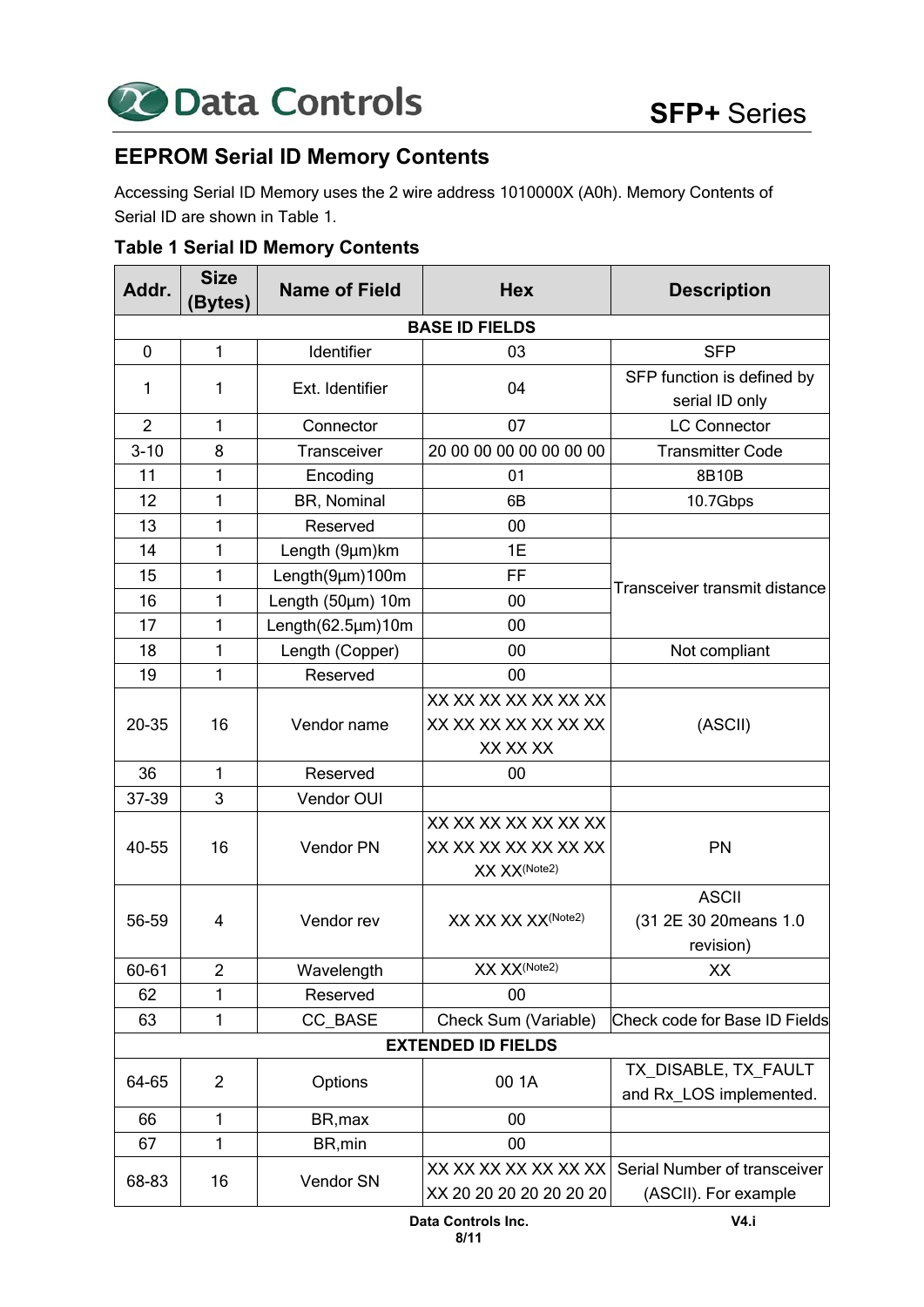# **20 Data Controls**

# **SFP+** Series

|         |                                  |                                      | $20$ (Note2)         | "B000822".                                                                                                                                                                       |  |  |  |  |
|---------|----------------------------------|--------------------------------------|----------------------|----------------------------------------------------------------------------------------------------------------------------------------------------------------------------------|--|--|--|--|
| 84-91   | 8                                | Date code                            | XX XX XX XX XX XX XX | Manufactory date code.                                                                                                                                                           |  |  |  |  |
|         |                                  |                                      | XX(Note2)            | For example "080405".                                                                                                                                                            |  |  |  |  |
| 92      |                                  | Diagnostic<br><b>Monitoring Type</b> | 68                   | Digital diagnostic monitoring<br>implemented; Internally<br>calibrated; average power                                                                                            |  |  |  |  |
| 93      | 1                                | <b>Enhanced Options</b>              | <b>B2</b>            | Optional Alarm/warning flags<br>implemented; Optional soft<br>TX FAULT and RX LOS<br>monitoring implemented.<br><b>Optional Rate Select control</b><br>implemented per SFF-8431. |  |  |  |  |
| 94      | 1                                | SFF-8472<br>Compliance               | 03                   | 03 for Rev10.2 SFF-8472.                                                                                                                                                         |  |  |  |  |
| 95      | 1                                | CC EXT                               | Check Sum (Variable) | Check sum for Extended ID<br>Field.                                                                                                                                              |  |  |  |  |
|         | <b>VENDOR SPECIFIC ID FIELDS</b> |                                      |                      |                                                                                                                                                                                  |  |  |  |  |
| 96-127  | 32                               | <b>Vendor Specific</b>               | Read only            | Depends on customer                                                                                                                                                              |  |  |  |  |
|         |                                  |                                      |                      | information                                                                                                                                                                      |  |  |  |  |
| 128-255 | 128                              | Reserved                             | Read only            |                                                                                                                                                                                  |  |  |  |  |

Note2: The "XX" byte should be filled in according to practical case. For more information, please refer to the related document of SFP Multi-Source Agreement (MSA).

# **Digital Diagnostic Specifications**

JCXXXX-SFP-LC.S40 transceivers can be used in host systems that require either internally or externally calibrated digital diagnostics.

| <b>Parameter</b>                               | Symbol                | <b>Accuracy</b> | <b>Units</b> | Ref.              |
|------------------------------------------------|-----------------------|-----------------|--------------|-------------------|
| Internally measured transceiver temperature    | <b>DD</b> Temperature | $\pm 3$         | $\sqrt{2}C$  |                   |
| Internally measured transceiver supply voltage | DD Voltage            | $\pm 3$         | $\%$         |                   |
| Measured TX bias current                       | DD Bias               | $+10$           | $\%$         | Note <sub>3</sub> |
| Measured TX output power                       | DD Tx-Power           | $+2$            | dВ           |                   |
| Measured RX received average optical power     | DD Rx-Power           | $+2$            | dB           |                   |

Note3. Accuracy of Measured Tx Bias Current is 10% of the actual Bias Current from the laser driver to the laser.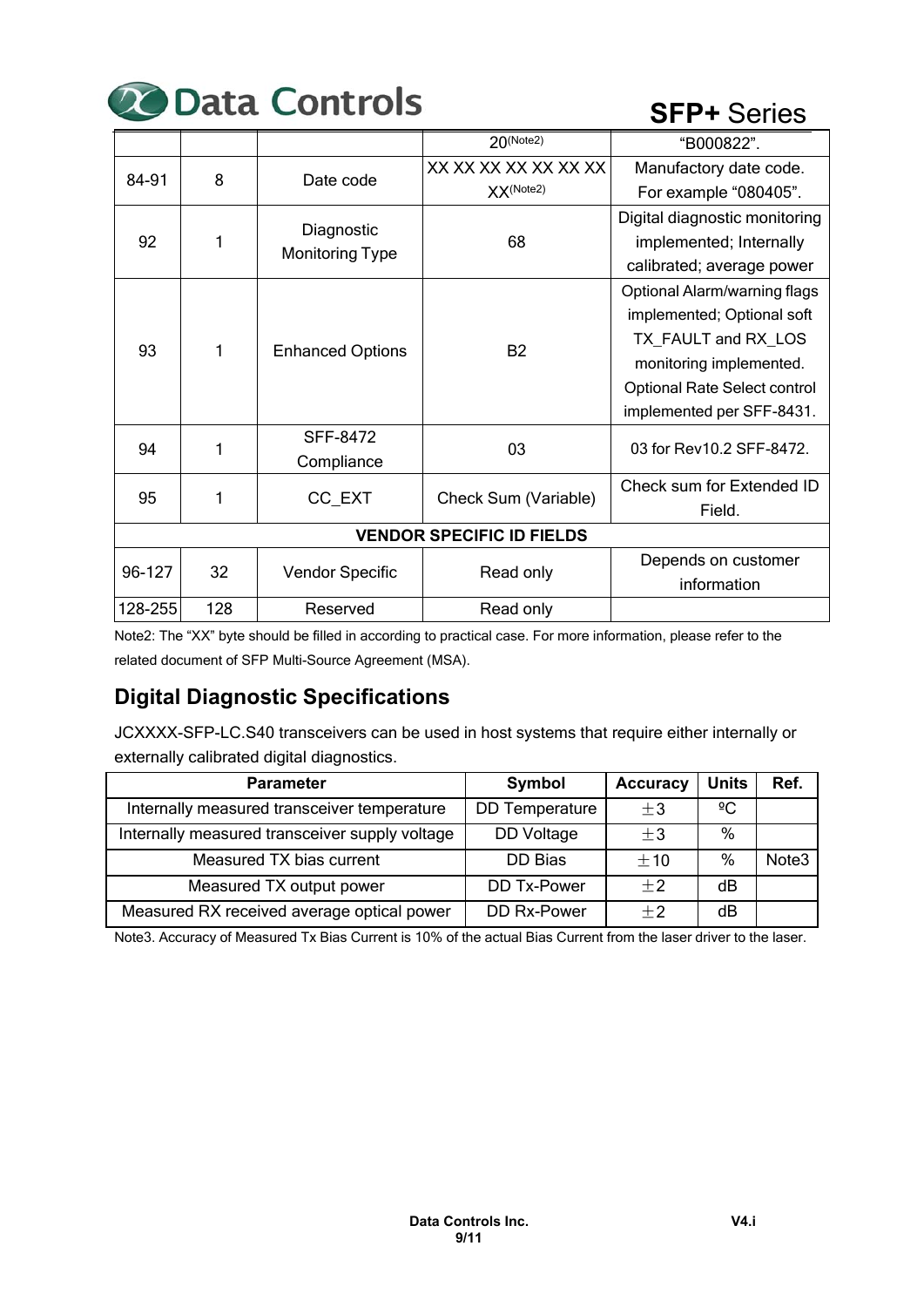

# **Recommend Circuit Schematic**



# **Mechanical Specifications**



\*This 2D drawing only for reference, please check with Data Controls Inc. before ordering.

> **Data Controls Inc. 10/11**